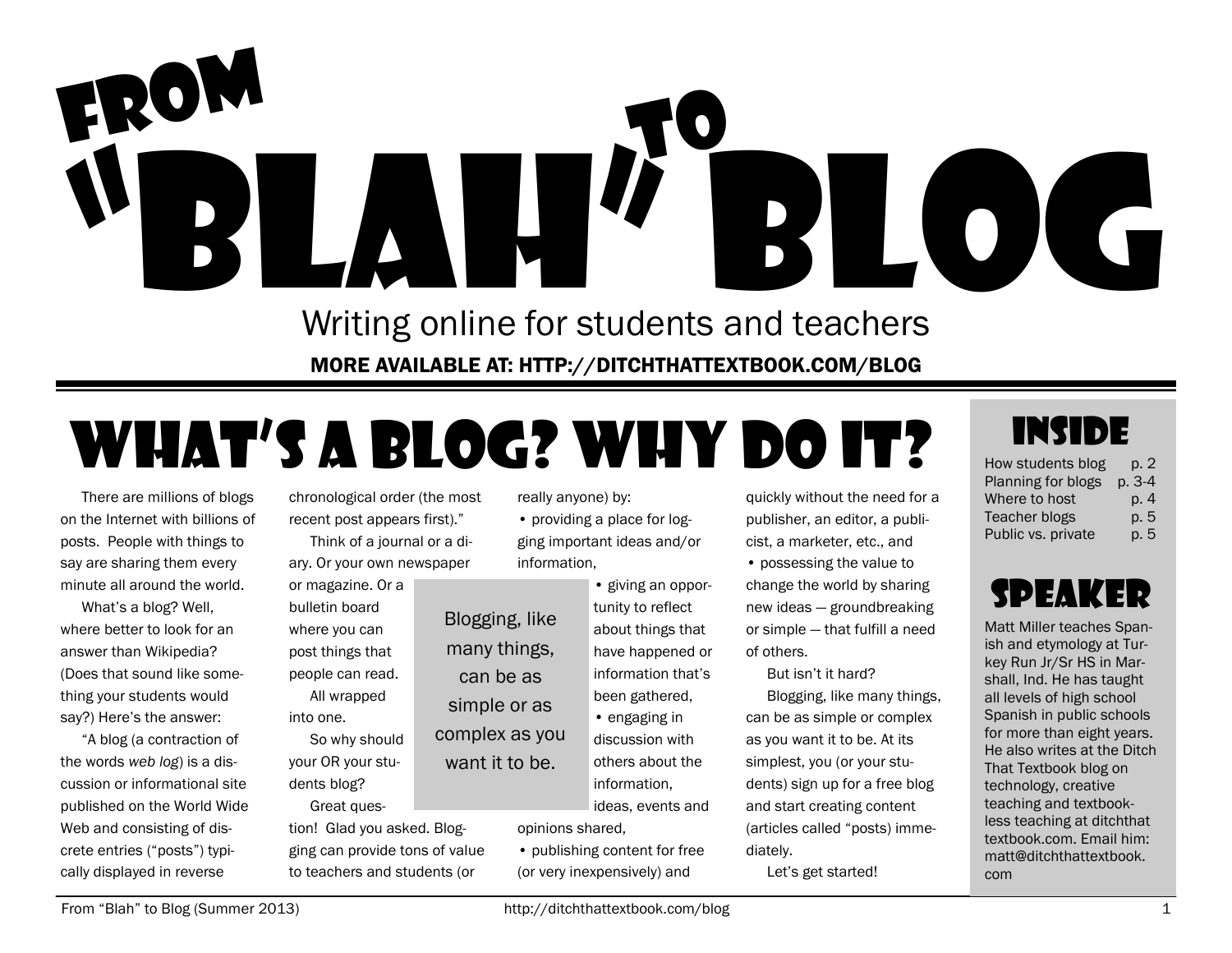# How do students blog?

**1999**<br> **Committed** They create a blog. Or their teacher creates it for them. From the beginning, some basic decisions need to be made:

• Will it be one class blog that all students contribute to or an individual blog for each student? (Less frequent posts or highlighting individual student work lend themselves to one class blog. Common student work and a sense of identity lend themselves to individual blogs.)

• What's the purpose of the blog? To share commentary on classroom issues? For the student to use as he/she pleases? For posting writing activities done in class? There are no boundaries, and this is by no means an exhaustive list.

• Who is the audience? Will students be writing for each other? Will they publish to other students in the area? In the United States? Around the world? Will the write for the general public? The broader the audience, the

more impact their work can have. But it can also get lost in the chaos of the Internet if the audience isn't focused enough.

enough.<br>**22 December 1996**<br>2004 F They write — in a readable way. In today's age, distractions abound. Everyone and everything seem to be vying for our attention. Writing flowing, beautiful prose has its place (maybe in your classroom and your students' blogs!). But when we're trying to, as writer Michael Hyatt says, "get noticed in a noisy world," it pays to write to the point, and do so in an authoritative and professional way. In blog writing, that means:

- Use simple sentences.
- Use short paragraphs.
- Break text up with lists and other visuals.
- Start in a way that catches the reader's attention.
- Include your own personal experiences and opinions.
- Cite the source of your facts.

• End with a question, asking the reader to write a comment or take action.

#### ment or ta They collaborate. Many students in this information age are already

adept at this. They "like." They comment. They share. They "retweet." On Facebook. Twitter. Tumblr. Instagram. The list goes on. If they find something good, they want to tell others about it.

The participatory nature of blogs is the one of their most effective aspects in the educational setting. Some students might be uncomfortable engaging in oral conversations in the middle of a class. But they might be jump at the chance to debate a hot topic in the comments of a classmate's blog.

Comments — and comment discussions, which are called "threads" — promote high-level thinking. Just look at the tasks they can accomplish under the heading of "evaluation" in Bloom's Taxonomy: compare, recom-

mend, critique, consider, judge, assess, etc.

judge, asset<br>the teache They connect with the world. In years past, student writing ended at the teacher's desk with an audience of one. Teachers graded the students' work and handed it back with a grade and some comments.

Today, the world is at our students' doorstep. Written assignments that used to be limited in reach can now potentially garner attention from all over the country and world — instantly. The best part about that attention is the wide variety of viewpoints and worldviews it can show students. Students and people in general from other cities and countries leave comments on student work. A simple class writing assignment can open doors to the worldviews and the everyday life of those from other cultures. Try getting that from a "grade and return" assignment.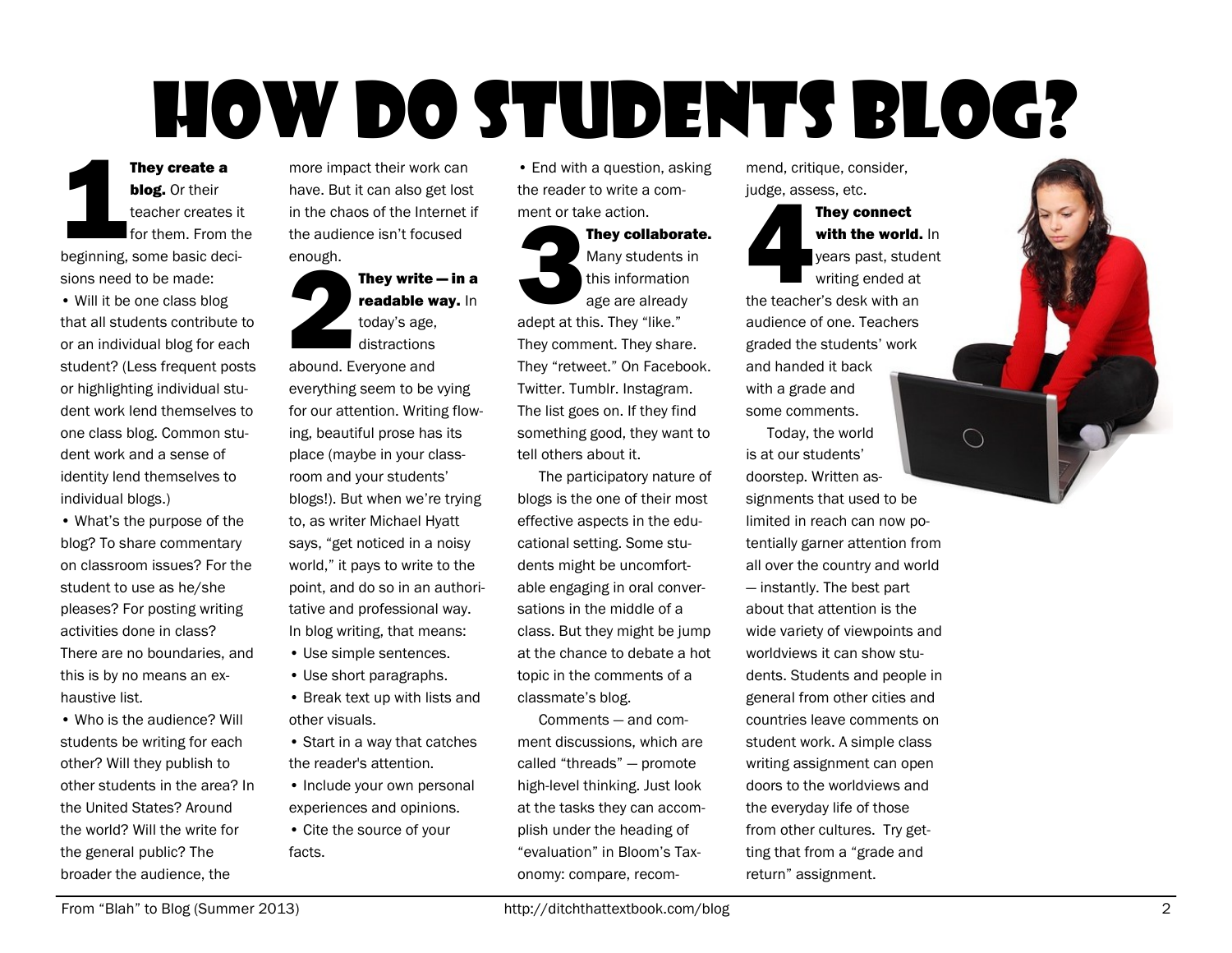## How to plan for student blogs

Here are some things to consider as students write content online:

1. Write about class and **more:** Connections to and opinions about class content are great, especially if students discuss via comments. But we're missing a great

Follow

opportunity if we limit it to that. Kids don't My Blog automatically reflect on their lives and what's important to them. Their blog in your class may be their only opportunity.

2. Open-topic posts are good: Richard Byrne of Free Tech for Teachers suggested that students reflect on what they've learned that week in a simple blog post. It could be open to all classes or just from your content area.

3. Go to their world: So what do they write about? Try to meet students in their world as much as possible. Making content touch their own lives is a connection that can last a lifetime. Pop culture, music, sports, etc. Listen to what they talk about in class. Example: How does one of their own relationships mirror the relationship that two characters from your class have?

4. Let students pick: Open the floor for writing prompt suggestions. You might be

surprised at the kinds of creative, relevant connections they make. 5. Teamwork works: Encourage students to connect

with each other in their posts to make them more personal, and not just in the comments they leave. Q&A interviews and polls work well.

6. Do your homework: Encourage (or require) students to link facts in their posts to real-world sources. Hyperlink web pages. Cite hard-copy texts. Use direct quotes when citing a classmate's opinion.

7. Encourage readability: Good blog writing crosses over from the "real world" to the classroom. Catchy introductions. A "what's it about"

paragraph early on. Bullet points and lists. Short paragraphs. Simple sentences. Conclusions with questions.

8. Reward out-of-class

**blogging:** I believe in making student blogs a place where students want to go at home and on the go. I'm interested in trying incentives for afterhours activity (i.e. extra points/privileges, polls/ games for interest, etc.) Realtime blog responses to events (i.e. school activities, news, etc.) can do this.

9. It takes time: I've found that rushing students to write and comment leads to shallow content. A little time can encourage a great digital conversation.

#### 10. Emphasize clean copy:

Online writing doesn't mean text-messaging writing conventions, and some students might miss that point if you

don't bring it up. Solid spelling, grammar and idea development gives them credibility in the eyes of their readers.

11. But don't nitpick: Avoid the temptation to correct every spelling and grammar error. Real-life blog readers don't do that (not much at least!). Plus, it discourages their creativity and initiative. If a spelling/grammar pattern emerges, consider addressing it privately.

12. Good comments are key: Well-thought-out com-

ments are online conversation jewels. Good ones add

> ideas/ information to the discussion, insert personal experiences, provide in-

sightful links/quotes, ask follow-up questions, etc. 13. Choose a stance on comments: I can see two schools of thought on comments: quantitative and qualitative. The quantitative stance has countable requirements (comments, words,

etc.). It can assure participation but promotes an "I have to" mentality. The qualitative stance values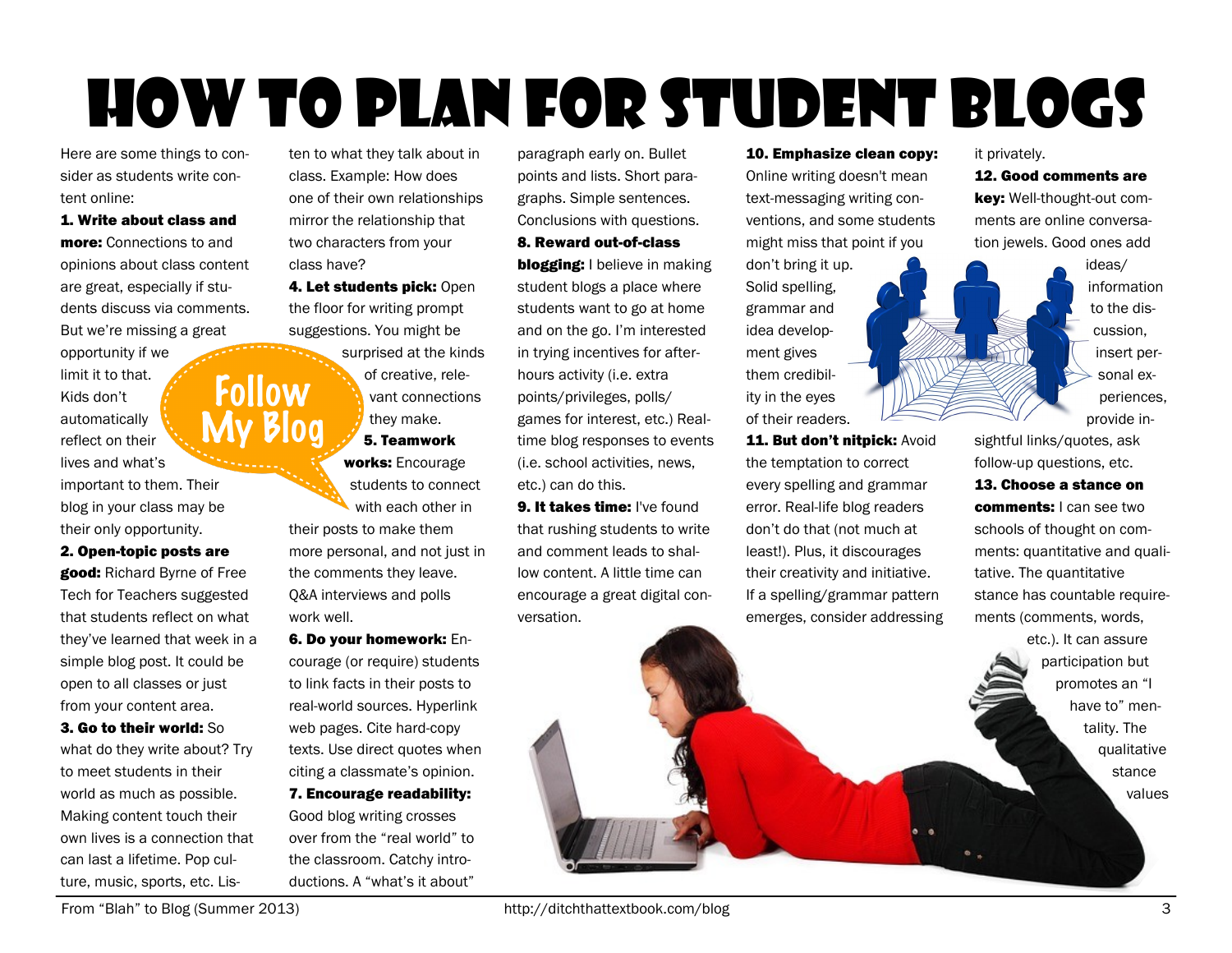## How to plan for student blogs

quality of discussion over quantity but may result in less participation. A mix of both may be the best option.

14. Create respect: The lack of face-toface communication in online discussions

makes it easy to forget that real people actually read what we write. Students can become brazen with harsh comments if they don't remember the peers they're addressing. Civility should rule.

15. High-five good work: Find ways to promote quality blog posts and comments



outside of the student blog. Mention them or post them in class. Add them to the class webpage. Include them in school newsletters. The sky is the limit. 16. Decide on privacy: Public student blogs can open children to the

harshness and dangers of the real world, but they offer an

authentic, global audience. Students thrive on outside-of-school comments. Link to student blog posts on

Twitter with the #comments4kids hashtag to open them to a huge worldwide audience.

17. Find a medium: There are plenty of potential homes for your students' blogs. Richard Byrne lists several in

this post (http:// www.freetech4teachers .com/2013/03/picking-bestplatform-for-your.html). They range from the basic (Kidblog, Edublogs, Blogger) to the complex (self-hosted

WordPress).

#### 18. Break the economic

**barrier:** Students without home Internet access are at a disadvantage. Help them find Internet time in school (study hall, library time, computer lab time, before/after school time) or out of school (at a library, a friend's house, etc.). A phone call or e-mail to a

parent could uncover the answer. 19. Cumulative products are good: Find an end-of-the-year

product students can create using their blog posts. They could create a book (print or PDF ebook), derive a Weebly website, compile a top-10 list of posts or comments.

#### 20. Reflection is good, too:

When students look over their work for a year, they can see how they've grown as a writer, a learner and a person. They relearn important lessons. They combat the "I didn't learn anything in that class" mindset.

### Where do I host my student blogs?

There are plenty of sites that let students host blogs. Here are some of the more popular ones:

1. Edublogs (www.edublogs.org) -- This site allows stu-

dents to create free blogs if a teacher has a Educator Pro account (\$7.95/mo or \$39.95/yr). Students and teachers can create posts



and pages. Teachers can decide whether content is published before it goes live. Plus, it has mobile apps to support posts from several digital devices.

2. Kidblog (www.kidblog.org) -- Kidblog covers all the

basic functions and makes everything free. That includes student and teacher accounts and even parent accounts so they can comment and keep up on student work. Teachers have control over everything, and mobile apps are available.



3. Blogger (www.blogger.com) -- This Google-owned blog

site is an option for some schools that offer students Google Apps for Education. Other schools may have it on their "blocked for blogs/forums" list. Blogger is simple and powerful, and it's used by many highpowered professional bloggers. When used



with Google Apps for Education, teachers have control over student work.